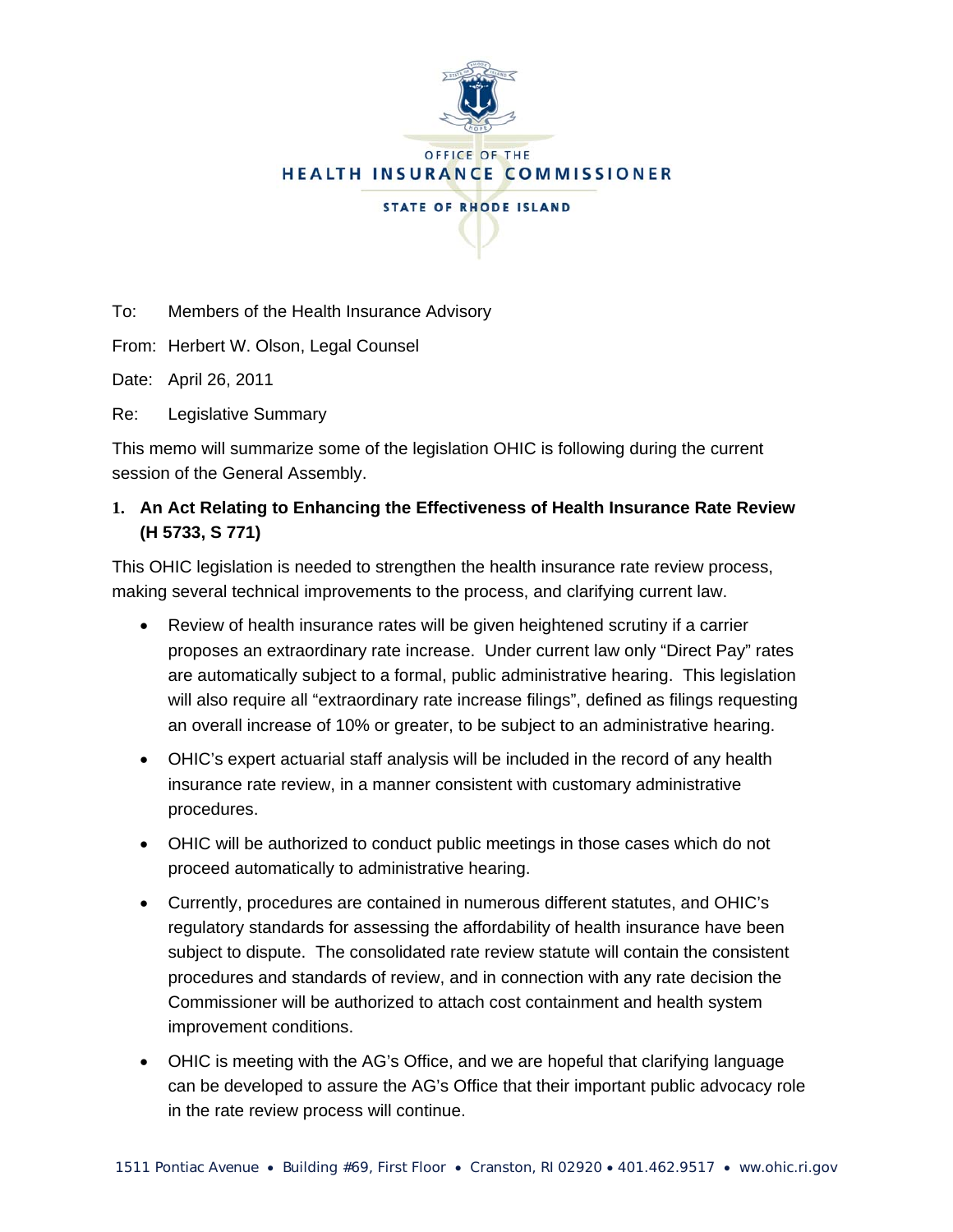#### **2. An Act Relating to the Enforcement of Health Insurance Laws (H 5858, S 496)**

This OHIC legislation is needed to fix a gap in state health insurance consumer protection arising out of the enactment of federal health insurance laws – laws which Rhode Island state agencies currently are not expressly authorized to administer and enforce. The proposed legislation will ensure that health insurance consumer protections will be enforced at the state level, not by the federal government.

- The legislation expressly authorizes the Office of the Health Insurance Commissioner to enforce the consumer protections set forth in federal health insurance laws and regulations.
- OHIC will be proposing an amendment to the legislation to clarify that the legislation is limited to enforcement of health insurance laws, not other laws relating to health care, and that the legislation will not affect the jurisdiction of other state agencies charged with enforcing certain health insurance consumer protections.
- The legislation also directs the Department of Health to amend its regulations relating to health insurance carrier internal appeals and external reviews so as to be consistent with the Patient Protection and Affordable Care Act.

## **3. An Act Relating to Making Small Employer Retiree Health Insurance Affordable (H 5557, S 461)**

The federal Patient Protection and Affordable Care Act makes funds available to employers to help reduce the cost of coverage for retirees of the employer. The current definition of "employee" in the Rhode Island small employer health insurance law does not allow a retired employee to be considered an employee for purposes of health insurance coverage.

This OHIC legislation will change the definition of "employee" in the small employer health insurance law, and thereby allow small employers to access federal subsidy funds.

## **4. An Act Relating to State Affairs and Government – Health Insurance Oversight (S 870)**

This legislation (not introduced by OHIC) follows up on the work of the Senate Hospital Commission report issued in March, 2011 by authorizing the Commissioner of OHIC to adopt rules, or issue rate review supplemental orders to:

- Facilitate the transition away from the "fee-for-service" payment system towards "alternative payment systems."
- Establish reimbursement standards for hospital services designed to create reasonable constraints on health insurance trends.
- Establish reimbursement standards that are compatible with Medicare, allowing for RI variations where appropriate.